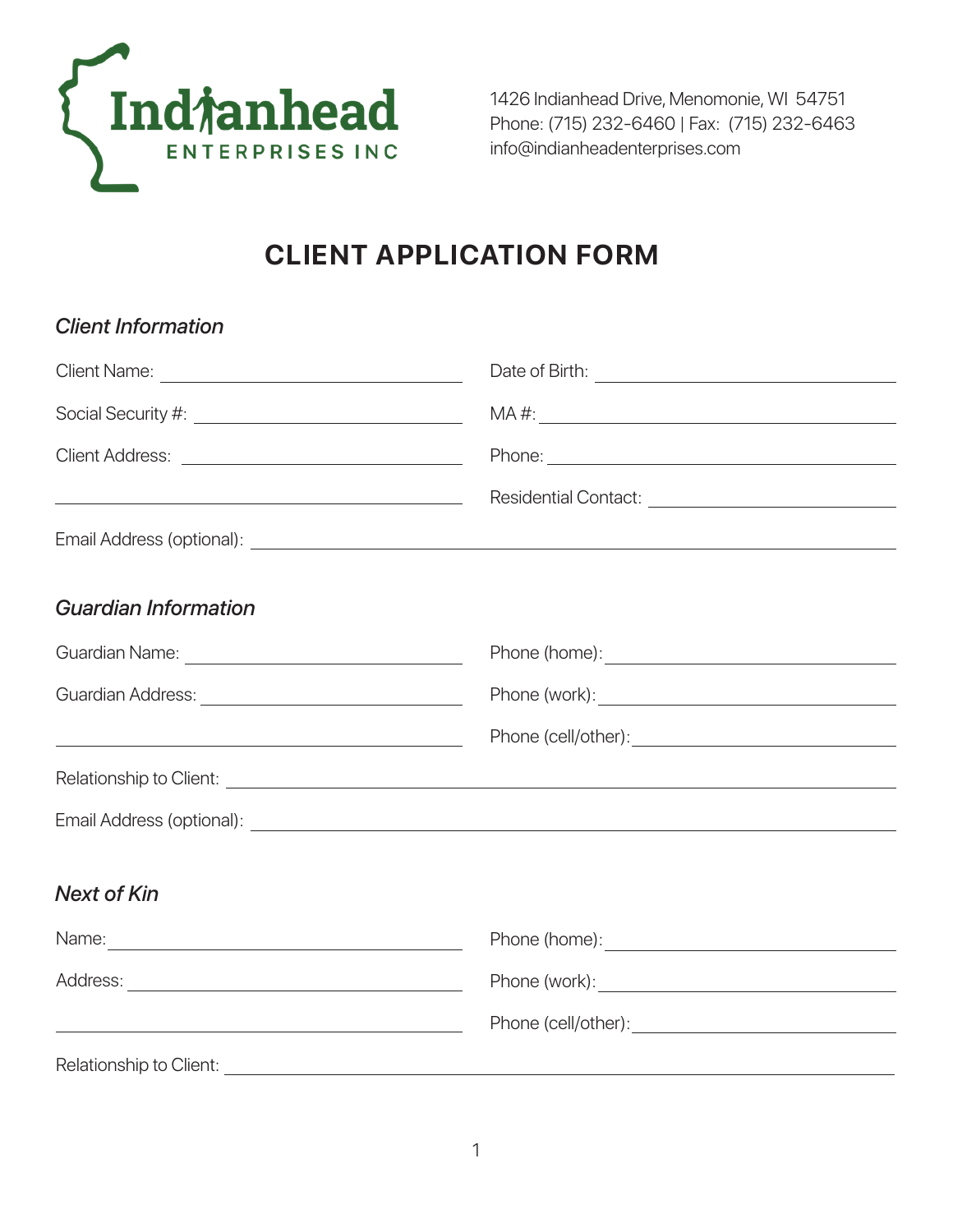## *Program Interest*

Situational Assessment

Work Adjustment

School-to-Work

**Vocational Rehabilitation** 

## *Funding Agency Information*

| <u> Alexandria de la contrada de la contrada de la contrada de la contrada de la contrada de la contrada de la c</u> |                                                                                                                                                                                                                                      |  |
|----------------------------------------------------------------------------------------------------------------------|--------------------------------------------------------------------------------------------------------------------------------------------------------------------------------------------------------------------------------------|--|
| <b>Emergency Information</b>                                                                                         |                                                                                                                                                                                                                                      |  |
| Person to Contact in Case of Emergency:                                                                              |                                                                                                                                                                                                                                      |  |
|                                                                                                                      |                                                                                                                                                                                                                                      |  |
|                                                                                                                      | Phone (work): <u>the contract of the contract of the contract of the contract of the contract of the contract of the contract of the contract of the contract of the contract of the contract of the contract of the contract of</u> |  |
|                                                                                                                      | Phone (cell/other): Note that the set of the set of the set of the set of the set of the set of the set of the                                                                                                                       |  |
|                                                                                                                      |                                                                                                                                                                                                                                      |  |
| <b>Second Emergency Contact:</b>                                                                                     |                                                                                                                                                                                                                                      |  |
|                                                                                                                      |                                                                                                                                                                                                                                      |  |
| <u> 1989 - Johann Barn, fransk politik (d. 1989)</u>                                                                 |                                                                                                                                                                                                                                      |  |
|                                                                                                                      |                                                                                                                                                                                                                                      |  |
|                                                                                                                      |                                                                                                                                                                                                                                      |  |